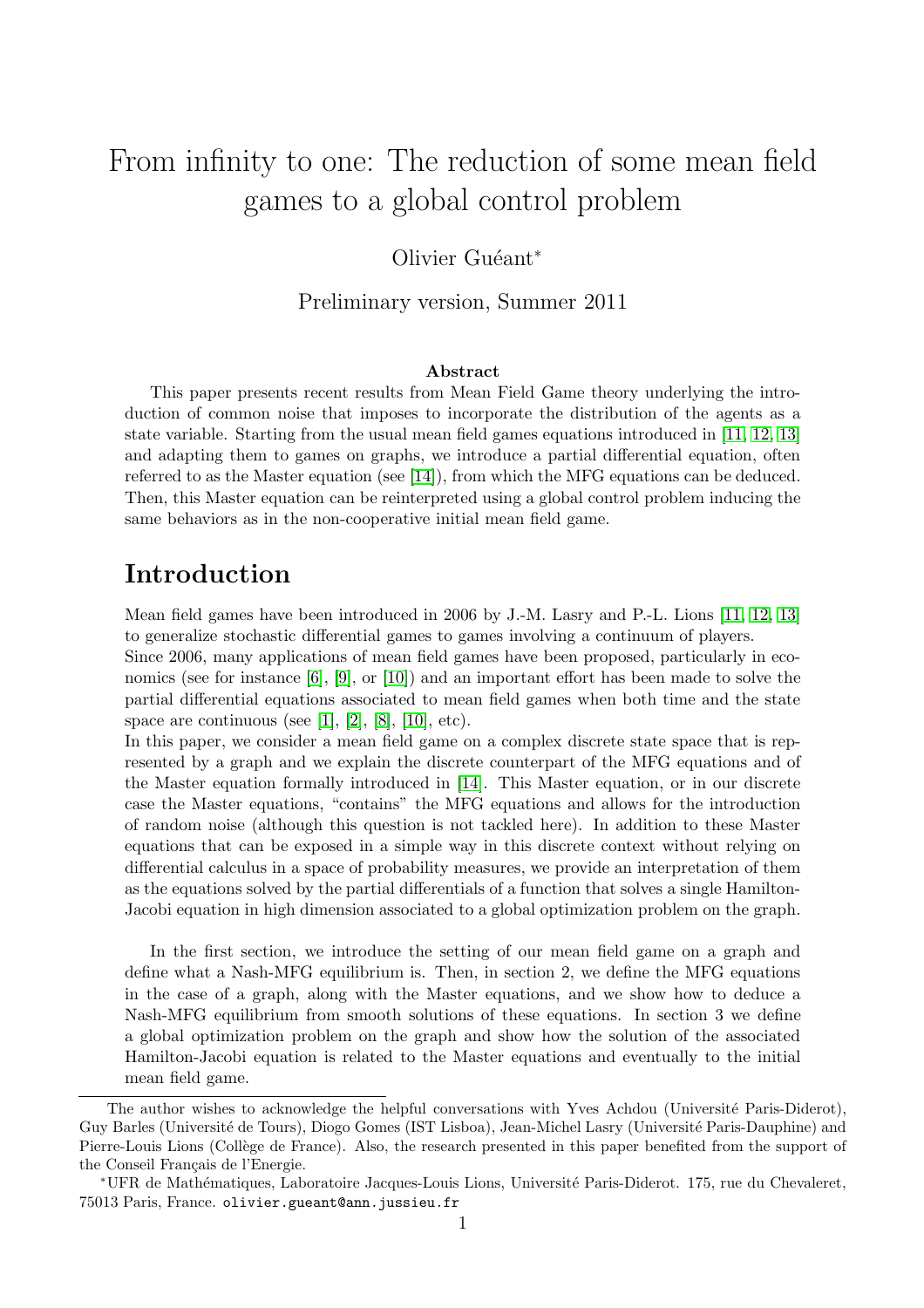### 1 Mean field games in a graph

We consider a directed graph G whose nodes are indexed by integers from 1 to N. For each node  $i \in \mathcal{N} = \{1, \ldots, N\}$  we introduce  $\mathcal{V}(i) \subset \mathcal{N} \setminus \{i\}$  the set of nodes j for which a directed edge exists from i to j. The cardinal of this set is denoted  $d_i$  and called the out-degree of the node *i*. Reciprocally, we denote  $V^{-1}(i) \subset \mathcal{N} \setminus \{i\}$  the set of nodes j for which a directed edge exists from  $i$  to  $i$ .

This graph  $\mathcal G$  is going to be the state space of our mean field game and we suppose that there is a continuum of anonymous and identical players of size 1, playing a game on the graph as described in the next paragraphs<sup>1</sup>.

Each player's position is represented by a continuous-time Markov chain  $(X_t)_t$  with values in  $G$  and instantaneous transition probabilities at time t described by a collection of functions  $\lambda_t(i, \cdot) : \mathcal{V}(i) \to \mathbb{R}_+$  (for each node  $i \in \mathcal{N}$ ).

Each player is able to decide on the values of the transition probabilities at time  $t$  and pays an instantaneous cost<sup>2</sup>  $L(i, (\lambda_{i,j})_{j \in \mathcal{V}(i)})$  to set the value of  $\lambda(i,j)$  to  $\lambda_{i,j}$ .

The assumptions made on the continuous functions  $L(i, \cdot)$  are the following. First, we assume asymptotic super-linearity for each  $i \in \mathcal{N}$ ;

$$
\forall i \in \mathcal{N}, \lim_{\lambda \in \mathbb{R}^{d_i}_{+}, |\lambda| \to +\infty} \frac{L(i, \lambda)}{|\lambda|} = +\infty
$$

Then, we define the Hamiltonians  $H(i, \cdot)$ :

$$
\forall i \in \mathcal{N}, p \in \mathbb{R}^{d_i} \mapsto H(i, p) = \sup_{\lambda \in \mathbb{R}_+^{d_i}} \lambda \cdot p - L(i, \lambda)
$$

and we assume that for each  $i \in \mathcal{N}$ ,  $H(i, \cdot)$  is a  $C^1$  function with<sup>3</sup>

$$
\nabla H(i,p) = \text{argmax}_{\lambda \in \mathbb{R}^{d_i}_+} \lambda \cdot p - L(i,\lambda)
$$

This assumption is satisfied as soon as for each  $i \in \mathcal{N}$ ,  $L(i, \cdot)$  is a  $C^2$  strongly convex function or if  $L(i, \lambda) = \sum_{j \in \mathcal{V}(i)} C(i, j, \lambda_{i,j})$  with each of the functions  $C(i, j, \cdot)$  a strictly convex  $C^2$ function.

Now, to define the mean field game, let us introduce a domain  $\Omega \subset \mathbb{R}^N$  containing  $\mathcal{P}_N = \{(x_1, \ldots, x_N) \in [0,1]^n, \sum_{i=1}^N x_i = 1\}$  and two functions f and g defined<sup>4</sup> on  $\mathcal{N} \times \Omega$ such that  $\forall i \in \mathcal{N}, f(i, \cdot)$  and  $g(i, \cdot)$  are continuous on  $\Omega$ .

Now, let us also define the set  $A$  of admissible controls. We are only considering markovian controls and we define:

$$
\mathcal{A} = \left\{ (\lambda_t(i,j))_{t \in [0,T], i \in \mathcal{N}, j \in \mathcal{V}(i)} \text{ deterministic } | \forall i \in \mathcal{N}, \forall j \in \mathcal{V}(i), t \mapsto \lambda_t(i,j) \in L^{\infty}(0,T) \right\}
$$

Now, for a given admissible control<sup>5</sup>  $\lambda \in \mathcal{A}$  and a given function  $m : t \in [0, T] \mapsto$  $(m(t, 1), \ldots, m(t, N)) \in \mathcal{P}_N$  we define the payoff function  $J_m : [0, T] \times \mathcal{N} \times \mathcal{A} \to \mathbb{R}$  by:

$$
J_m(t, i, \lambda) = \mathbb{E}\left[\int_t^T \left(-L(X_s, \lambda_s(X_s, \cdot)) + f\left(X_s, m(s)\right)\right)\right) ds + g\left(X_T, m(T)\right)\right]
$$

<sup>&</sup>lt;sup>1</sup>While writing this article, we learnt during a conference organized in Rome on Mean Field Games that results on the limit of continuous time and finite state space M-player-games as  $M \to +\infty$  had been obtained by Diogo Gomes, justifying our direct passage to a continuum of players

<sup>2</sup>There is no additional difficulty when a time dependency is added.

<sup>&</sup>lt;sup>3</sup>The argmax being well defined because of the asymptotic super-linearity of L.

<sup>&</sup>lt;sup>4</sup>If one adds a time dependency to  $f$ , the following results can be adapted straightforwardly.

<sup>&</sup>lt;sup>5</sup>We call  $\lambda$  a control although it is an abuse of terminology since the controls consist in the values of  $\lambda$ .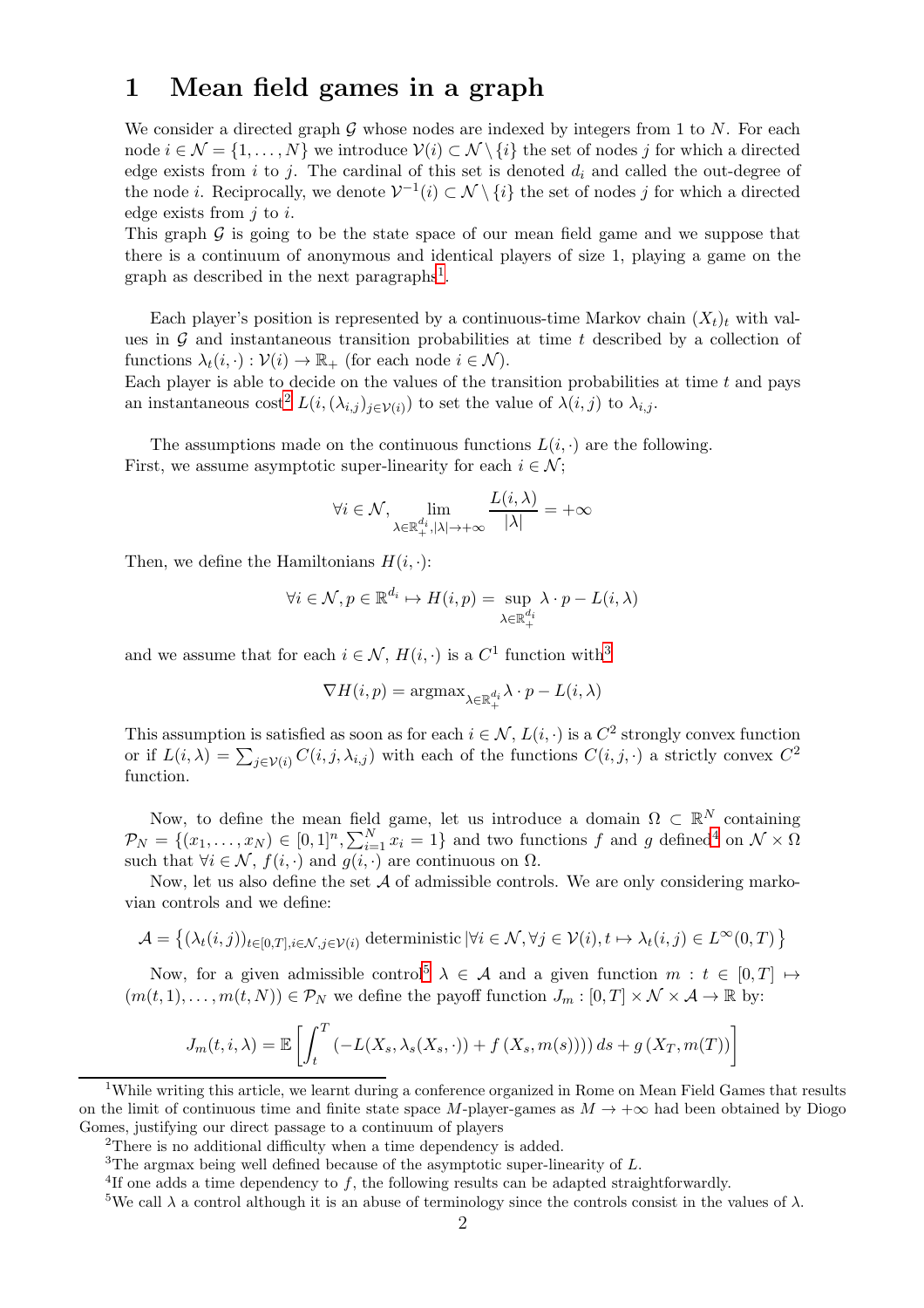for  $(X_s)_{s\in[t,T]}$  a Markov chain on G, starting from i at time t, with instantaneous transition probabilities given by  $(\lambda_s)_{s \in [t,T]}$ .

From this we can adapt the definition of a (symmetric) Nash-MFG equilibrium to our context:

**Definition 1** (Nash-MFG symmetric equilibrium). A differentiable function  $m : t \in [0, T] \rightarrow$  $(m(t, 1), \ldots, m(t, N)) \in \mathcal{P}_N$  is said to be a Nash-MFG equilibrium, if there exists an admissible control  $\lambda \in \mathcal{A}$  such that:

$$
\forall \tilde{\lambda} \in \mathcal{A}, \forall i \in \mathcal{N}, J_m(0, i, \lambda) \geq J_m(0, i, \tilde{\lambda})
$$

and

$$
\forall i \in \mathcal{N}, \frac{d}{dt}m(t, i) = \sum_{j \in \mathcal{V}^{-1}(i)} \lambda_t(j, i)m(t, j) - \sum_{j \in \mathcal{V}(i)} \lambda_t(i, j)m(t, i)
$$

In that case,  $\lambda$  is called an optimal control.

In this definition,  $m$  stands implicitly for the distribution of the players across the different nodes.

As for all mean field games, the problem is a fixed point problem since, starting from a (guessed) trajectory m, the control problem in Definition 1 induces trajectories for the players and to obtain a Nash-MFG equilibrium these individual trajectories must generate the right macroscopic trajectory m for the distribution of the players in  $\mathcal{G}$ .

In the next section we are going to write the MFG equations associated to our problem, which we call the *decentralized problem* as it involves all the players, and see that these equations can be extracted from a set of equations called the Master equations, as introduced by J.-M. Lasry and P.-L. Lions and presented in [\[14\]](#page-11-3) in a different framework.

### 2 MFG equations and the Master equation

As for any control problem we can associate, when  $m$  is fixed, a Hamilton-Jacobi equation to the above control problem. More exactly, since there are N states, we need to write down N Hamilton-Jacobi equations, one for each state. However, these backward equations need to be coupled with a system of forward transport equations that describe the resulting evolution of the distribution of players.

The graph counterpart of the two partial differential equations of classical mean field games (see  $[11, 12, 13]$  $[11, 12, 13]$  $[11, 12, 13]$ ) are the following:

**Definition 2** (The G-MFG equations). The G-MFG equations consist in a system of 2N equations, the unknown being  $t \in [0, T] \mapsto (u(t, 1), \dots, u(t, N), m(t, 1), \dots, m(t, N)).$ 

The first half of these equations are the Hamilton-Jacobi equations associated to the above problem and consist in the following system:

$$
\forall i \in \mathcal{N}, \quad \frac{d}{dt}u(t,i) + H\left(i, (u(t,j) - u(t,i))_{j \in \mathcal{V}(i)}\right) + f(i, m(t,1), \dots, m(t,N)) = 0
$$

with  $u(T, i) = g(i, m(t, 1), \ldots, m(t, N)).$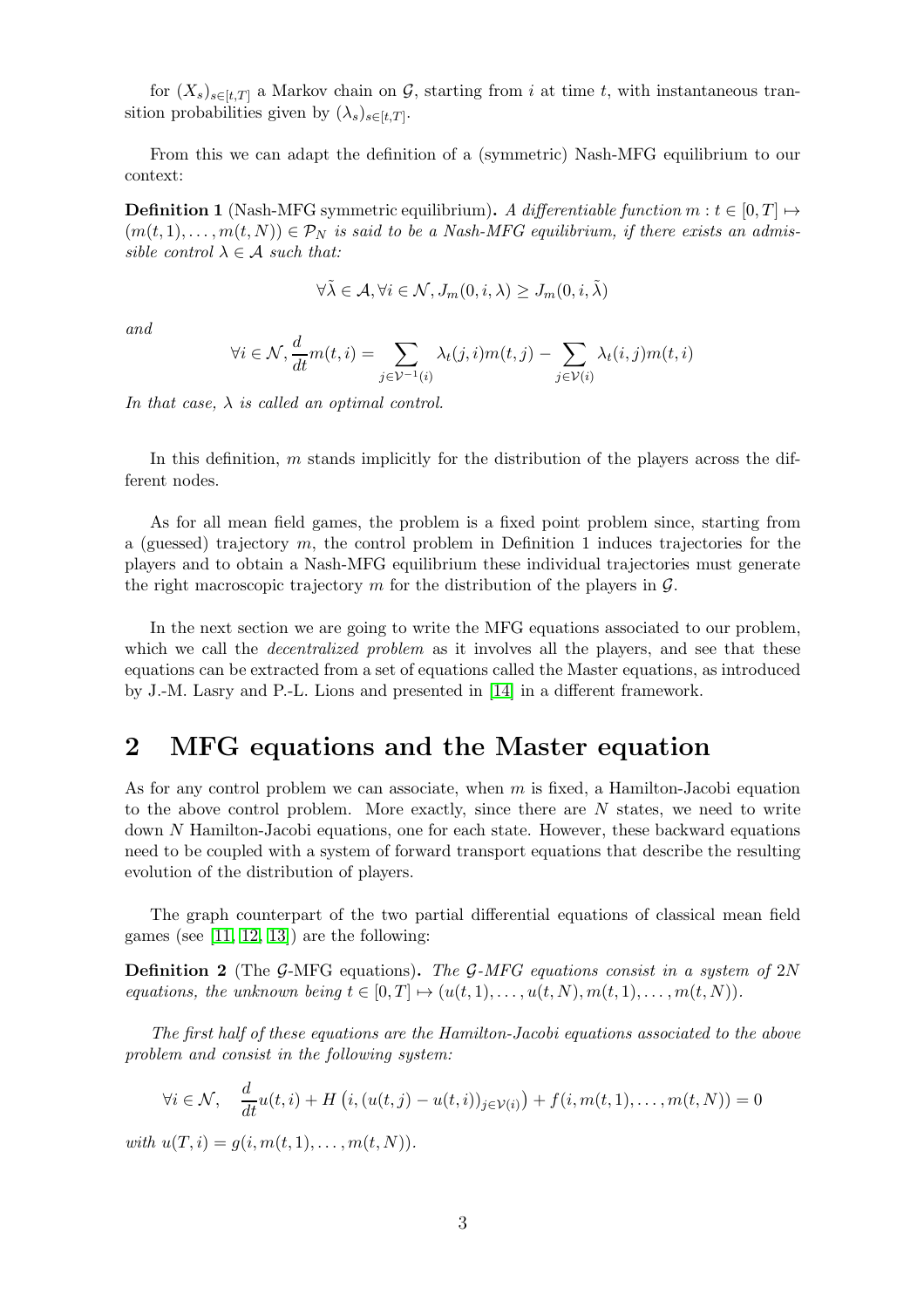The second half of these equations are forward transport equations:

$$
\forall i \in \mathcal{N}, \quad \frac{d}{dt} m(t, i) = \sum_{j \in \mathcal{V}^{-1}(i)} \frac{\partial H(j, \cdot)}{\partial p_i} \left( (u(t, k) - u(t, j))_{k \in \mathcal{V}(j)} \right) m(t, j)
$$

$$
- \sum_{j \in \mathcal{V}(i)} \frac{\partial H(i, \cdot)}{\partial p_j} \left( (u(t, k) - u(t, i))_{k \in \mathcal{V}(i)} \right) m(t, i)
$$

with  $(m(0, 1), \ldots, m(0, N)) = m^0 \in \mathcal{P}_N$  given.

Now, we enounce a result saying that a  $C^1$  solution of the G-MFG equations provides a Nash-MFG equilibrium and an optimal control:

**Proposition 1** (The G-MFG equations as a sufficient condition). Let  $m^0 \in \mathcal{P}_N$  and let us consider a  $C^1$  solution  $(u(t,1),\ldots,u(t,N),m(t,1),\ldots,m(t,N))$  of the G-MFG equations with  $(m(0, 1), \ldots, m(0, N)) = m^0$ .

Then  $t \mapsto m(t) = (m(t, 1), \ldots, m(t, N))$  is a Nash-MFG equilibrium and the relations  $\lambda_t(i,j) = \frac{\partial H(i, \cdot)}{\partial p_j} ((u(t, k) - u(t, i))_{k \in \mathcal{V}(i)})$  define an optimal control. Proof:

Let us consider an admissible control  $\tilde{\lambda} \in \mathcal{A}$ . Let us then consider an initial position  $i \in \mathcal{N}$  and a Markov chain  $(X_t^{0,i,\tilde{\lambda}})_t$  starting in i at time 0, with instantaneous transition probabilities given by  $\tilde{\lambda}$ .

Since the values taken by  $\lambda$  are bounded, there is almost surely a finite number  $Q$  of moves in the time interval  $[0, T)$  and we can write (almost surely):

$$
u\left(T, X_{T-}^{0,i,\tilde{\lambda}}\right) = u(0,i) + \left[\sum_{q=1}^{Q} u\left(t_q, X_{t_q}^{0,i,\tilde{\lambda}}\right) - u\left(t_{q-1}, X_{t_{q-1}}^{0,i,\tilde{\lambda}}\right)\right] + u\left(T, X_{T-}^{0,i,\tilde{\lambda}}\right) - u\left(t_Q, X_{t_Q}^{0,i,\tilde{\lambda}}\right)
$$

where  $t_0 = 0$  and the other  $t_i$ s are the time of jumps.

Then:

$$
u\left(T, X_{T-}^{0,i,\tilde{\lambda}}\right) = u(0,i) + \int_0^T \frac{\partial u}{\partial t}(t, X_{t-})dt + \sum_{q=1}^Q u\left(t_q, X_{t_q}^{0,i,\tilde{\lambda}}\right) - u\left(t_q, X_{t_q-}^{0,i,\tilde{\lambda}}\right)
$$

$$
= u(0,i) + \int_0^T \frac{\partial u}{\partial t}(t, X_{t-})dt + \int_0^T \sum_{j \in \mathcal{V}(X_{t-})} \left(u\left(t,j\right) - u\left(t, X_{t-}^{0,i,\tilde{\lambda}}\right)\right) \tilde{\lambda}_t(X_{t-},j)dt + M_T
$$

where  $(M_t)_t$  is a local martingale starting from 0 that happens to be a martingale since u is bounded.

Hence:

$$
\mathbb{E}\left[g(X_T^{0,i,\tilde{\lambda}},m(T))\right] = \mathbb{E}\left[g(X_{T}^{0,i,\tilde{\lambda}},m(T-))\right] = u(0,i)
$$

$$
+\mathbb{E}\left[\int_0^T \left(\frac{\partial u}{\partial t}(t,X_{t-}) + \sum_{j\in\mathcal{V}(X_{t-})} \left(u(t,j) - u\left(t,X_{t-}^{0,i,\tilde{\lambda}}\right)\right)\tilde{\lambda}_t(X_{t-},j)\right)dt\right]
$$

$$
\implies \mathbb{E}\left[g(X_T^{0,i,\tilde{\lambda}},m(T)) - \int_0^T L(X_{t-},\lambda_t(X_{t-},\cdot))dt\right] = u(0,i)
$$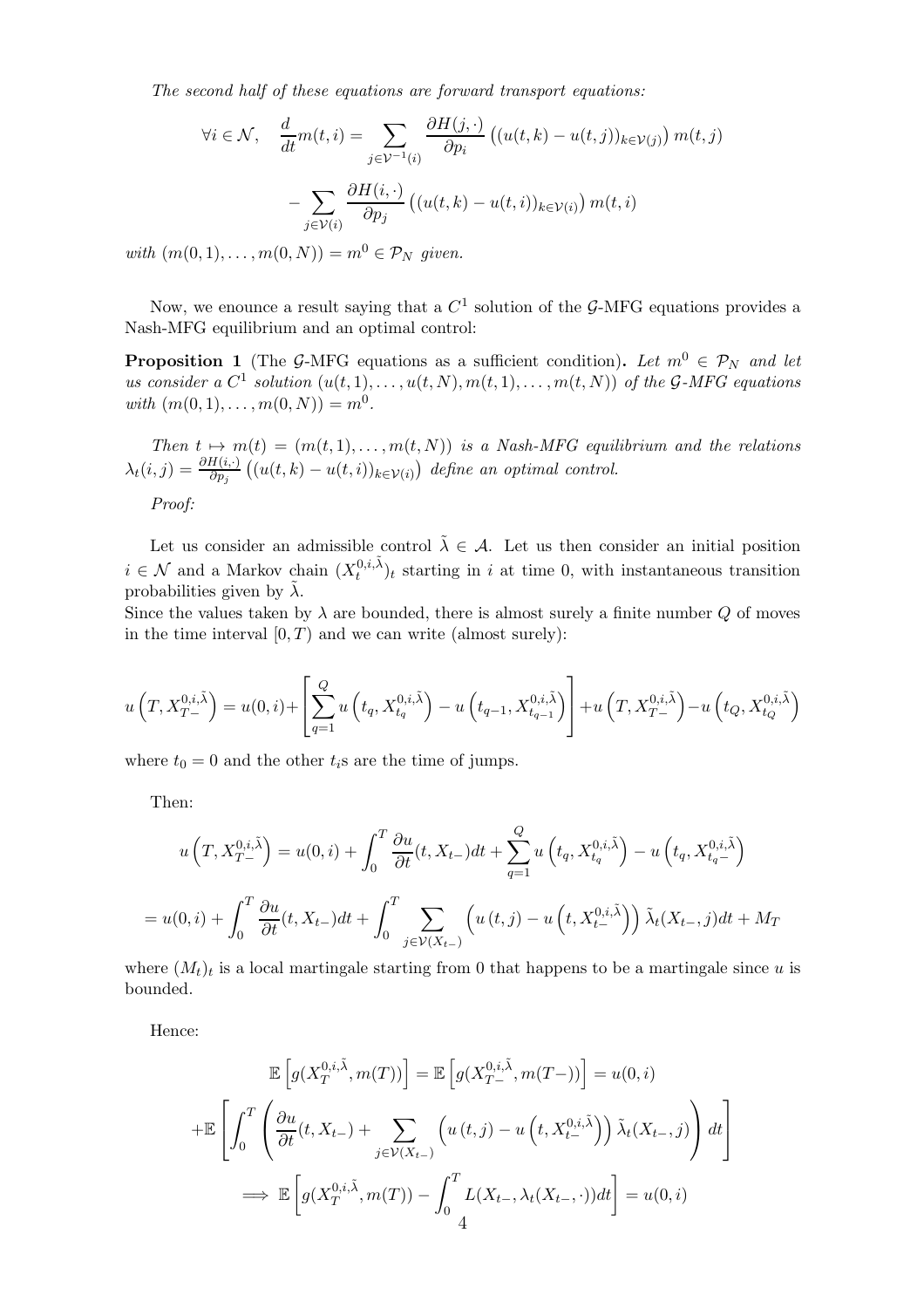$$
+ \mathbb{E}\left[\int_0^T \left(\frac{\partial u}{\partial t}(t, X_{t-}) - L(X_{t-}, \lambda_t(X_{t-}, \cdot)) + \sum_{j \in \mathcal{V}(X_{t-})} \left(u(t,j) - u\left(t, X_{t-}^{0,i,\tilde{\lambda}}\right)\right) \tilde{\lambda}_t(X_{t-}, j)\right) dt\right]
$$

By definition of  $u$ , we have that:

$$
\mathbb{E}\left[g(X_T^{0,i,\tilde{\lambda}},m(T)) + \int_0^T \left(-L(X_{t-},\lambda_t(X_{t-},\cdot))\right)dt\right] \le u(0,i) - \mathbb{E}\left[\int_0^T f(X_{t-}^{0,i,\tilde{\lambda}},m(t-))dt\right]
$$
  

$$
\implies \mathbb{E}\left[\int_0^T \left(-L(X_t,\lambda_t(X_{t},\cdot)) + f(X_t^{0,i,\tilde{\lambda}},m(t))\right)dt + g(X_T^{0,i,\tilde{\lambda}},m(T))\right] \le u(0,i)
$$

with equality when  $\tilde{\lambda}$  is taken to be the control  $\lambda$  as described in the statement of the result (because of our assumption on the hamiltonians), this control being indeed admissible since the function u is bounded and since each  $H(i, \cdot)$  is  $C^1$ .

Hence:

$$
J_m(0, i, \tilde{\lambda}) \le u(0, i) = J_m(0, i, \lambda)
$$

and this proves the result.

Existence and uniqueness of solutions to the  $G-MFG$  equations are now tackled. We first start with existence and our proof is based on a Schauder fixed-point argument and a priori estimates to obtain compactness. Then we will present a criterion to ensure uniqueness of m for  $C^1$  solutions.

For the existence result, we first start with a Lemma stating that, for a fixed  $m$ , the  $N$ Hamilton-Jacobi equations amongst the G-MFG equations obey a maximum principle:

**Lemma 1** (Maximum principle). Let  $m : [0, T] \rightarrow \mathcal{P}_N$  be a continuous function. Let  $u: t \in [0,T] \mapsto (u(t,1), \ldots, u(t,N))$  be a  $C^1$  function that verifies:

$$
\forall i \in \mathcal{N}, \quad -\frac{d}{dt}u(t,i) - H\left(i, (u(t,j) - u(t,i))_{j \in \mathcal{V}(i)}\right) - f(i, m(t,1), \dots, m(t,N)) \le 0
$$

with  $u(T, i) \leq g(i, m(t, 1), \ldots, m(t, N)).$ Let  $v : t \in [0, T] \mapsto (v(t, 1), \dots, v(t, N))$  be a  $C^1$  function that verifies:

$$
\forall i \in \mathcal{N}, \quad -\frac{d}{dt}v(t,i) - H\left(i, (v(t,j) - v(t,i))_{j \in \mathcal{V}(i)}\right) - f(i, m(t,1), \dots, m(t,N)) \ge 0
$$

with  $v(T, i) \geq q(i, m(t, 1), \ldots, m(t, N)).$ Then,  $\forall i \in \mathcal{N}, \forall t \in [0, T], v(t, i) \geq u(t, i).$ 

Proof:

Let us consider for a given  $\epsilon > 0$ , a point  $(t^*, i^*) \in [0, T] \times \mathcal{N}$  such that

$$
u(t^*, i^*) - v(t^*, i^*) - \epsilon(T - t^*) = \max_{(t,i) \in [0,T] \times \mathcal{N}} u(t,i) - v(t,i) - \epsilon(T - t)
$$

If  $t \in [0, T)$ , then  $\frac{d}{dt} (u(t^*, i^*) - v(t^*, i^*) - \epsilon (T - t^*)) \leq 0$ . Also, by definition of  $(t^*, i^*)$ ,  $\forall j \in \mathcal{V}(i^*), u(t^*, i^*) - v(t^*, i^*) \geq u(t^*, j) - v(t^*, j)$  and hence, by definition of  $H(i^*, \cdot)$ :

$$
H\left(i^*,\left(v(t^*,j)-v(t^*,i^*)\right)_{j\in\mathcal{V}(i^*)}\right)\geq H\left(i^*,\left(u(t^*,j)-u(t^*,i^*)\right)_{j\in\mathcal{V}(i^*)}\right)
$$

Combining these inequalities we get:

$$
-\frac{d}{dt}u(t^*,i^*) - H\left(i^*,(u(t^*,j) - u(t^*,i^*))_{j \in \mathcal{V}(i^*)}\right) \ge -\frac{d}{dt}v(t^*,i^*) - H\left(i^*,(v(t^*,j) - v(t^*,i^*))_{j \in \mathcal{V}(i^*)}\right) + \epsilon
$$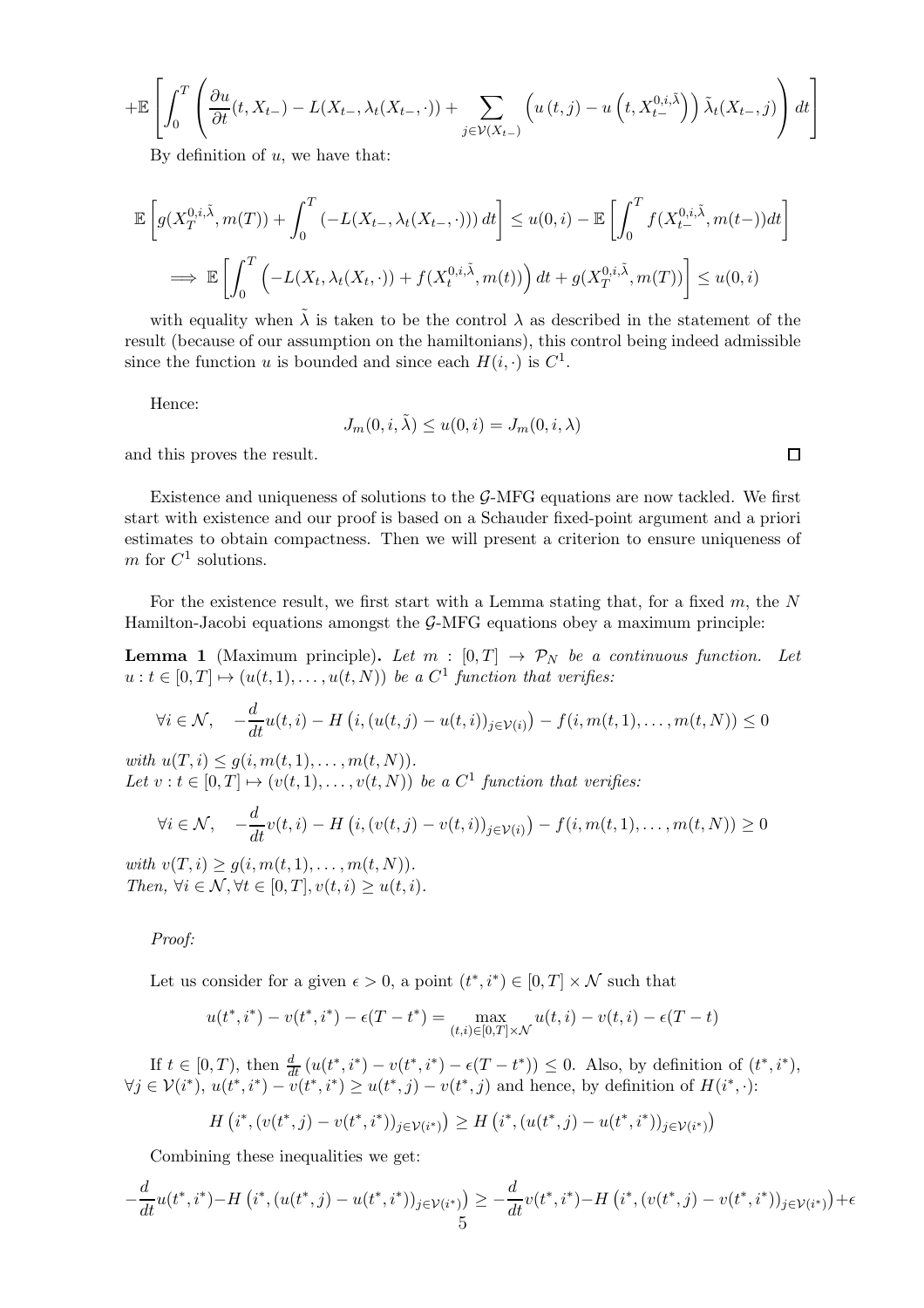But this is in contradiction with the hypotheses on  $u$  and  $v$ .

Hence  $t^* = T$  and  $\max_{(t,i)\in[0,T]\times\mathcal{N}} u(t,i) - v(t,i) - \epsilon(T-t) \leq 0$  because of the assumptions on  $u(T, i)$  and  $v(T, i)$ .

This being true for any  $\epsilon > 0$ , we have that  $\max_{(t,i) \in [0,T] \times \mathcal{N}} u(t,i) - v(t,i) \leq 0$ .  $\Box$ 

This lemma allows to provide a bound to any solution  $u$  of the N Hamilton-Jacobi equations and this bound is then used to obtain compactness in order to apply Schauder's fixed point theorem.

**Proposition 2** (Existence of a solution to the G-MFG equations). Let  $m^0 \in \mathcal{P}_N$ . Under the assumptions made in section 1, there exists a  $C^1$  solution  $(u,m)$  of the G-MFG equations such that  $m(0) = m^0$ .

Proof:

Let  $m : [0, T] \to \mathcal{P}_N$  be a continuous function.

Let then consider the solution  $u : t \in [0, T] \mapsto (u_1(t), \ldots, u_N(t))$  to the Hamilton-Jacobi equations:

$$
\forall i \in \mathcal{N}, \quad \frac{d}{dt}u(t,i) + H\left(i, (u(t,j) - u(t,i))_{j \in \mathcal{V}(i)}\right) + f(i, m(t,1), \dots, m(t,N)) = 0
$$
  
with  $u(T, i) = g(i, m(t,1), \dots, m(t,N)).$ 

This function  $u$  is a well defined  $C<sup>1</sup>$  function with the following bound coming from the above lemma:

$$
\sup_{i \in \mathcal{N}} \|u(\cdot,i)\|_{\infty} \le \sup_{i \in \mathcal{N}} \|g(i,\cdot)\|_{\infty} + \left(\sup_{i \in \mathcal{N}} \|f(i,\cdot)\|_{\infty} + \sup_{i \in \mathcal{N}} |H(i,0)|\right)T
$$

Using this bound and the fact that the functions  $H(i, \cdot)$  are assumed to be  $C^1$ , we can define a function  $\tilde{m} : [0, T] \to \mathcal{P}_N$  by:

$$
\forall i \in \mathcal{N}, \quad \frac{d}{dt}\tilde{m}(t,i) = \sum_{j \in \mathcal{V}^{-1}(i)} \frac{\partial H(j, \cdot)}{\partial p_i} \left( (u(t,k) - u(t,j))_{k \in \mathcal{V}(j)} \right) \tilde{m}(t,j)
$$

$$
- \sum_{j \in \mathcal{V}(i)} \frac{\partial H(i, \cdot)}{\partial p_j} \left( (u(t,k) - u(t,i))_{k \in \mathcal{V}(i)} \right) \tilde{m}(t,i)
$$

with  $({\tilde{m}}(0, 1), \ldots, {\tilde{m}}(0, N)) = m^0 \in \mathcal{P}_N$ .

This function  $\tilde{m}$  is bounded and  $\frac{d\tilde{m}}{dt}$  is also bounded, the bounds depending only on the functions  $f(i, \cdot), g(i, \cdot)$  and  $H(i, \cdot), i \in \mathcal{N}$ .

As a consequence, if we define  $\Theta : m \in C([0,T], \mathcal{P}_N) \mapsto \tilde{m} \in C([0,T], \mathcal{P}_N)$ ,  $\Theta$  is a continuous function (from classical ODEs theory) with  $\Theta(C([0,T], \mathcal{P}_N))$  a relatively compact set (because of Ascoli's Theorem and the uniform Lipschitz property we just obtained).

Hence, by Schauder's fixed point theorem, there exists a fixed point  $m$  to  $\Theta$ . If we then consider u associated to m by the Hamilton-Jacobi equations as above,  $(u, m)$  is a  $C^1$  solution to the G-MFG equations.  $\Box$ 

Coming now to uniqueness, we deduce from the proof of uniqueness introduced in [\[11,](#page-11-0) [12,](#page-11-1) [13\]](#page-11-2), a criterion to ensure uniqueness of m for  $C<sup>1</sup>$  solutions of the G-MFG equations: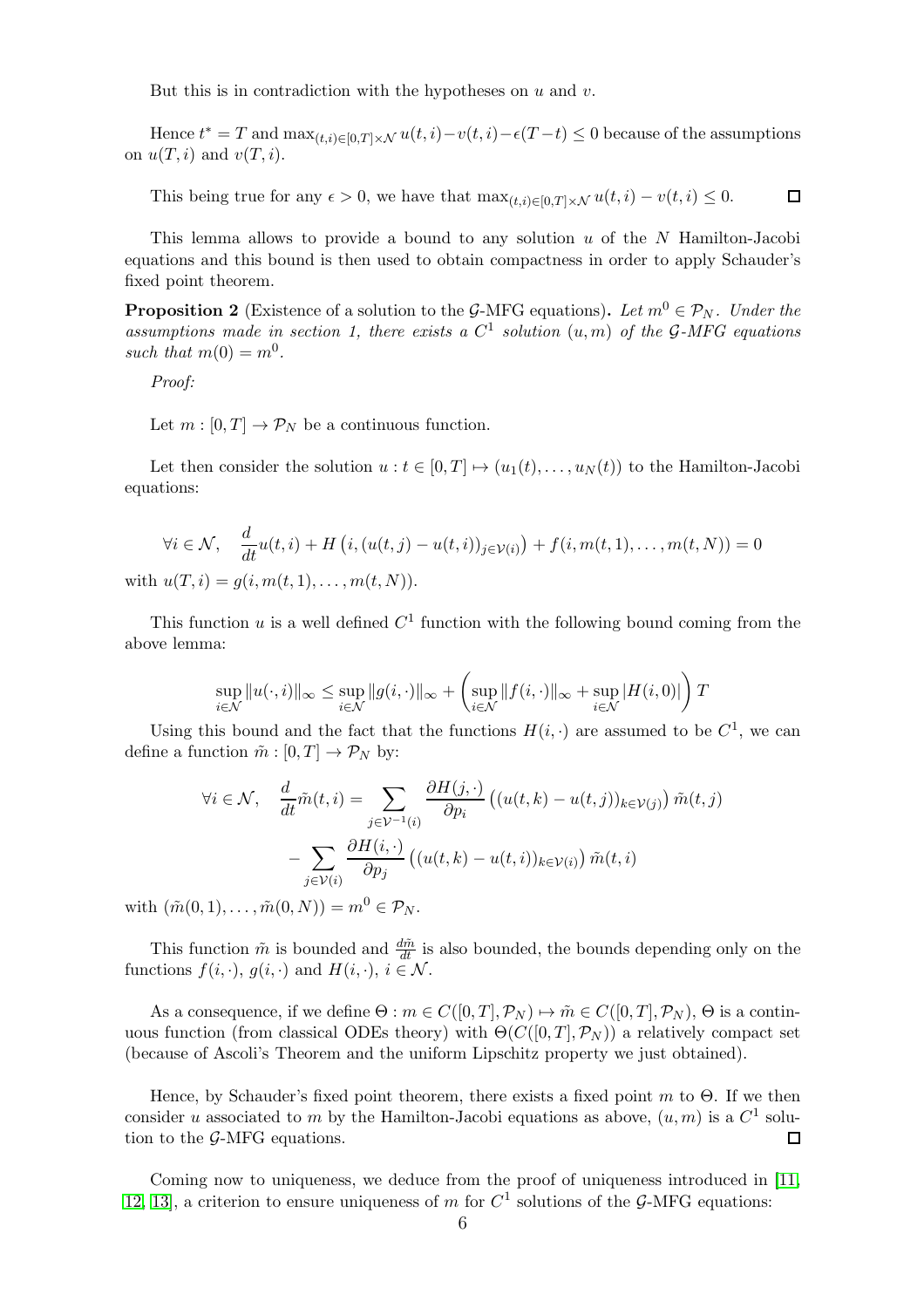**Proposition 3** (m-Uniqueness for the G-MFG equations). Assume that f and g are such that:

$$
\forall (m^1, m^2) \in \mathcal{P}_N \times \mathcal{P}_N, \sum_{i=1}^N (f(i, m_1^1, \dots, m_N^1) - f(i, m_1^2, \dots, m_N^2))(m_i^1 - m_i^2) \ge 0 \implies m^1 = m^2
$$

and

$$
\forall (m^1, m^2) \in \mathcal{P}_N \times \mathcal{P}_N, \sum_{i=1}^N (g(i, m_1^1, \dots, m_N^1) - g(i, m_1^2, \dots, m_N^2))(m_i^1 - m_i^2) \ge 0 \implies m^1 = m^2
$$

Then, if  $(u, m)$  and  $(\tilde{u}, \tilde{m})$  are two  $C^1$  solutions of the G-MFG equations, we have  $m = \tilde{m}$ .

Proof:

The proof of this result is a straightforward adaptation of the classical proof of uniqueness for continuous MFG equations.

It consists in computing the value of  $I = \int_0^T \sum_{i=1}^N \frac{d}{dt} ((u(t, i) - \tilde{u}(t, i))(m(t, i) - \tilde{m}(t, i))) dt$ in two different ways.

We first know directly that

$$
I = \sum_{i=1}^{N} (g(i, m(T, 1), \dots, m(T, N)) - g(i, \tilde{m}(T, 1), \dots, \tilde{m}(T, N)))(m(T, i) - \tilde{m}(T, i))
$$

Now, differentiating the product we get, after reordering the terms that:

$$
I = -\int_{0}^{T} \sum_{i=1}^{N} (f(i, m(t, 1), \dots, m(t, N)) - f(i, \tilde{m}(t, 1), \dots, \tilde{m}(t, N)))(m(t, i) - \tilde{m}(t, i))dt
$$
  
+ 
$$
\int_{0}^{T} \sum_{i=1}^{N} m(t, i) \left[ H(i, (\tilde{u}(t, k) - \tilde{u}(t, i))_{k \in \mathcal{V}(i)}) - H(i, (u(t, k) - u(t, i))_{k \in \mathcal{V}(i)}) - \sum_{j \in \mathcal{V}(i)} ((u(t, i) - \tilde{u}(t, i)) - (u(t, j) - \tilde{u}(t, j))) \frac{\partial H(i, \cdot)}{\partial p_j} ((u(t, k) - u(t, i))_{k \in \mathcal{V}(i)}) \right] dt
$$
  
+ 
$$
\int_{0}^{T} \sum_{i=1}^{N} \tilde{m}(t, i) \left[ H(i, (u(t, k) - u(t, i))_{k \in \mathcal{V}(i)}) - H(i, (\tilde{u}(t, k) - \tilde{u}(t, i))_{k \in \mathcal{V}(i)}) - \sum_{j \in \mathcal{V}(i)} ((\tilde{u}(t, i) - u(t, i)) - (\tilde{u}(t, j) - u(t, j))) \frac{\partial H(i, \cdot)}{\partial p_j} ((\tilde{u}(t, k) - \tilde{u}(t, i))_{k \in \mathcal{V}(i)}) \right] dt
$$

Now, using the convexity of the hamiltonian functions, we know that:

$$
\int_0^T \sum_{i=1}^N (f(i, m(t, 1), \dots, m(t, N)) - f(i, \tilde{m}(t, 1), \dots, \tilde{m}(t, N)))(m(t, i) - \tilde{m}(t, i))dt
$$
  
+ 
$$
\sum_{i=1}^N (g(i, m(T, 1), \dots, m(T, N)) - g(i, \tilde{m}(T, 1), \dots, \tilde{m}(T, N)))(m(T, i) - \tilde{m}(T, i)) \ge 0
$$

Hence, using the hypotheses on f and g,  $m = \tilde{m}$ .

 $\Box$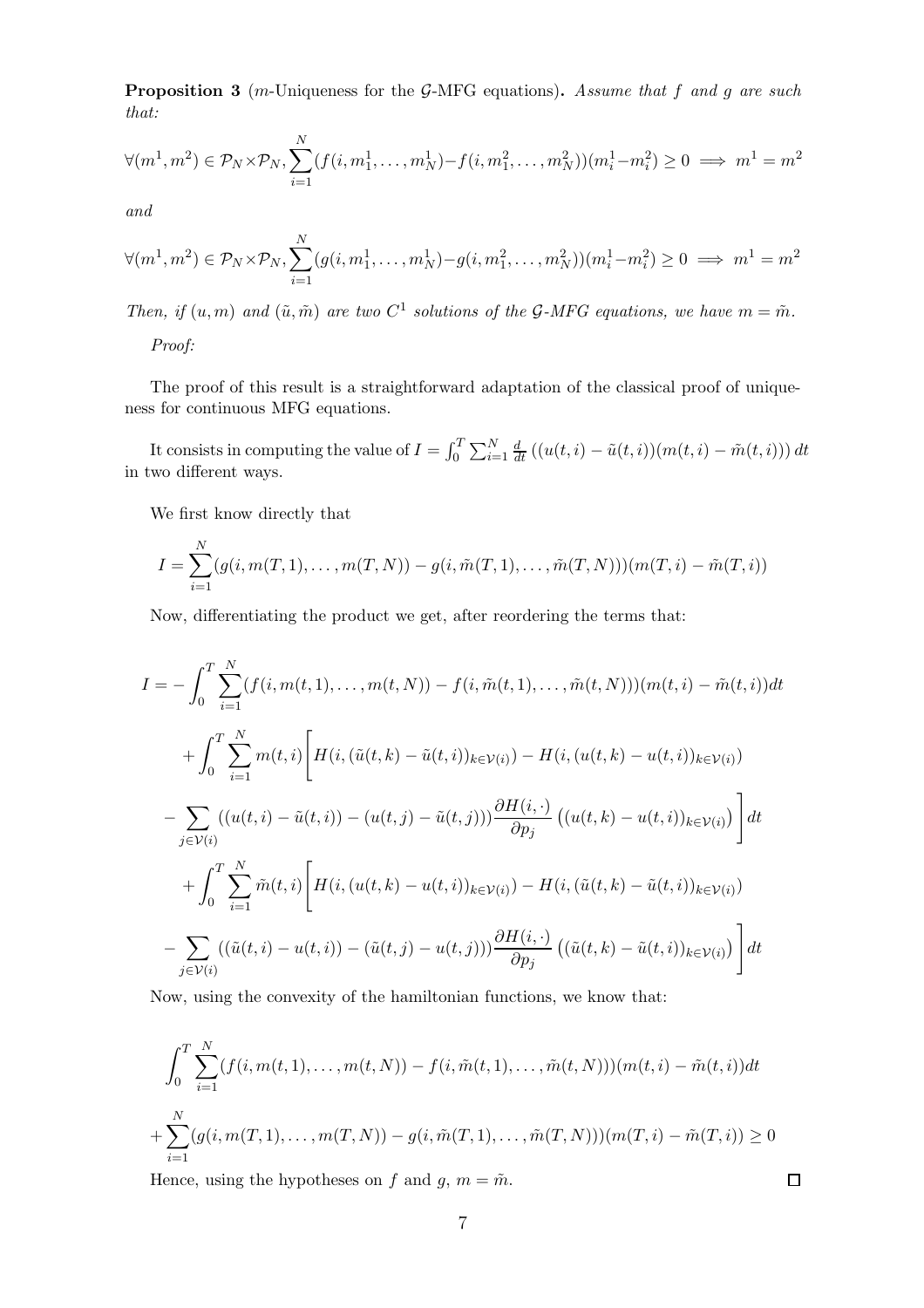A simple example of functions  $f$  and  $g$  satisfying the above criterion consists in taking for  $f(i, \cdot)$  and  $g(i, \cdot)$  functions of  $m_i$  only, strictly decreasing in  $m_i$ .

Now we define the graph counterpart of the Master equation proposed by J.-M. Lasry and P.-L. Lions and presented in [\[14\]](#page-11-3):

**Definition 3** (The G-Master equations). The G-Master equations consist in N equations, the unknown being  $(t, m_1, \ldots, m_N) \in [0, T] \times \Omega \mapsto (U_1(t, m_1, \ldots, m_N), \ldots, U_N(t, m_1, \ldots, m_N)).$ 

$$
\forall i \in \mathcal{N}, \quad \frac{\partial U_i}{\partial t}(t, m_1, \dots, m_N) + H\left(i, (U_j(t, m_1, \dots, m_N) - U_i(t, m_1, \dots, m_N))_{j \in \mathcal{V}(i)}\right)
$$
  
+ 
$$
\sum_{l=1}^N \frac{\partial U_i}{\partial m_l}(t, m_1, \dots, m_N) \left[ \sum_{j \in \mathcal{V}^{-1}(l)} \frac{\partial H(j, \cdot)}{\partial p_l} \left( (U_k(t, m_1, \dots, m_N) - U_j(t, m_1, \dots, m_N))_{k \in \mathcal{V}(j)} \right) m_j \right]
$$
  
- 
$$
\sum_{j \in \mathcal{V}(l)} \frac{\partial H(l, \cdot)}{\partial p_j} \left( (U_k(t, m_1, \dots, m_N) - U_l(t, m_1, \dots, m_N))_{k \in \mathcal{V}(l)} \right) m_l \right] + f(i, m_1, \dots, m_N) = 0
$$
  
with  $U_i(T, m_1, \dots, m_N) = g(i, m_1, \dots, m_N).$ 

This equation is the Hamilton-Jacobi equation associated to the decentralized problem when we consider that the state variable is not only the current position but also the repartition of the players on  $\mathcal{G}$ . In particular, when there is a common noise affecting for instance the functions f and g, one cannot write the  $\mathcal{G}-MFG$  equations and one has to rely instead on the  $\mathcal{G}\text{-Master}$  equations (see [\[14\]](#page-11-3)).

To prove that these  $\mathcal{G}\text{-Master}$  equations are indeed more general than the  $\mathcal{G}\text{-MFG}$  equations we enounce the following proposition:

**Proposition 4** (From G-Master equations to G-MFG equations). Let us consider a  $C^1$ function  $(t, m_1, \ldots, m_N) \in [0, T] \times \Omega \mapsto (U_1(t, m_1, \ldots, m_N), \ldots, U_N(t, m_1, \ldots, m_N))$  verifying the G-Master equations. Let us then consider a  $C^1$  function  $m : t \in [0,T] \mapsto$  $(m(t, 1), \ldots, m(t, N))$  verifying:

$$
\forall i \in \mathcal{N}, \quad \frac{d}{dt} m(t,i) =
$$

$$
\sum_{j \in \mathcal{V}^{-1}(i)} \frac{\partial H(j, \cdot)}{\partial p_i} \left( (U_k(t, m(t, 1), \dots, m(t, N)) - U_j(t, m(t, 1), \dots, m(t, N)) \right)_{k \in \mathcal{V}(j)} m(t, j)
$$

$$
- \sum_{j \in \mathcal{V}(i)} \frac{\partial H(i, \cdot)}{\partial p_j} \left( (U_k(t, m(t, 1), \dots, m(t, N)) - U_i(t, m(t, 1), \dots, m(t, N)) \right)_{k \in \mathcal{V}(i)} m(t, i)
$$

with  $(m(0, 1), \ldots, m(0, N)) = m^0 \in \mathcal{P}_N$ . If we define

$$
\forall i \in \mathcal{N}, u(t, i) = U_i(t, m(t, 1), \dots, m(t, N))
$$

then  $t \in [0, T] \mapsto (u(t, 1), \dots, u(t, N), m(t, 1), \dots, m(t, N))$  is a solution of the G-MFG equations with the initial condition  $m^0$ .

Proof:

Differentiating  $u(t, i) = U_i(t, m(t, 1), \dots, m(t, N))$  with respect to t, one obtain the i<sup>th</sup> Hamilton-Jacobi equation that defines the  $\mathcal{G}\text{-MFG}$  equations. The result is then straightforward.  $\Box$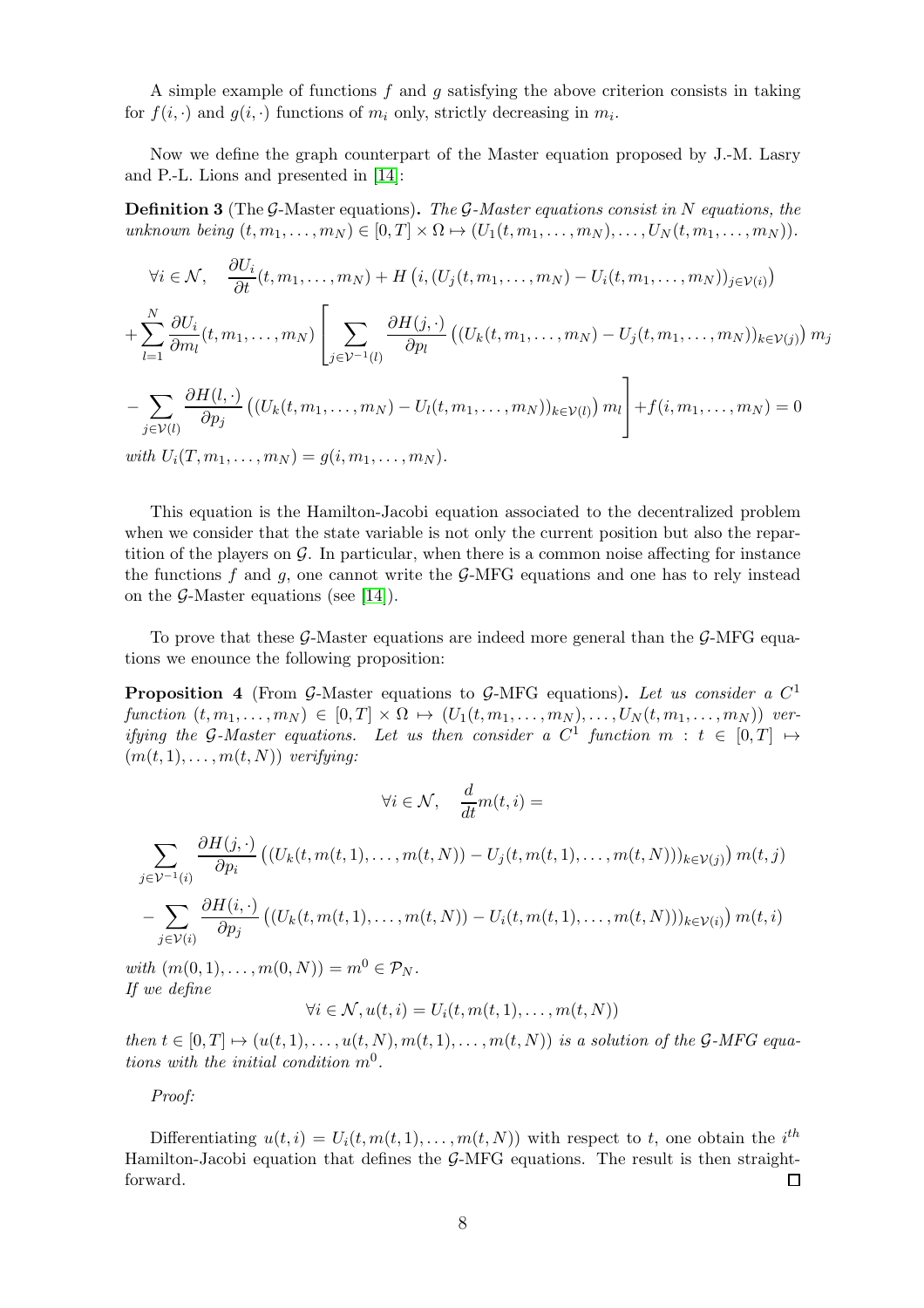## 3 Potential games and reduction to a planning problem

In this section, we provide a way to deduce the  $\mathcal{G}\text{-Master}$  equations that consist in N equations from a single equation when the functions  $f$  and  $g$  verify the hypotheses of potential games<sup>6</sup>. We say that the above game is a potential game when there exist two  $C<sup>1</sup>$  functions  $F: (m_1, \ldots, m_N) \in \Omega \mapsto F(m_1, \ldots, m_N)$  and  $G: (m_1, \ldots, m_N) \in \Omega \mapsto G(m_1, \ldots, m_N)$  such that  $\forall i \in \mathcal{N}, \frac{\partial F}{\partial m}$  $\frac{\partial F}{\partial m_i} = f(i, \cdot)$  and  $\frac{\partial G}{\partial m_i} = g(i, \cdot)$  in  $\Omega$ .

To that purpose let us introduce a global optimization problem that we phrase a planning problem<sup>7</sup>. This optimization problem consists in optimizing directly, with a macroscopic viewpoint, the different flows of agents (the preceding players being now controlled by a single agent, often referred to as a planner) between the nodes of the graph.

We introduce for  $t \in [0, T]$ ,  $m^t \in \mathcal{P}_N$  and a given admissible control (function)  $\lambda \in \mathcal{A}$ , the payoff function

$$
\mathcal{J}(t, m^t, \lambda) = \int_t^T \left( F(m(s)) - \sum_{i=1}^N L(i, (\lambda_s(i, j))_{j \in \mathcal{V}(i)}) m(s, i) \right) ds + G(m(T))
$$

where  $\forall i \in \mathcal{N}, m(t, i) = m_i^t$  and

$$
\forall i \in \mathcal{N}, \forall s \in [t, T], \frac{d}{ds}m(s, i) = \sum_{j \in \mathcal{V}^{-1}(i)} \lambda_s(j, i)m(s, j) - \sum_{j \in \mathcal{V}(i)} \lambda_s(i, j)m(s, i)
$$

The optimization problem we consider is, for a given  $m^0 \in \mathcal{P}_N$ :

$$
\sup_{\lambda\in\mathcal{A}}\mathcal{J}(0,m^0,\lambda)
$$

Noteworthy, and contrary to the first optimization problem that was a stochastic control problem, this new problem is a deterministic control problem.

We define the Hamilton-Jacobi equation associated to this deterministic control problem:

**Definition 4** (The G-planning equation). The G-planning equation consists in a single partial differential equation, the unknown being  $(t, m) \in [0, T] \times \Omega \mapsto \Phi(t, m_1, \ldots, m_N)$ :

$$
\frac{\partial \Phi}{\partial t}(t, m_1, \dots, m_N) + \mathcal{H}(m_1, \dots, m_N, \nabla \Phi) + F(m_1, \dots, m_N) = 0
$$

with the terminal conditions  $\Phi(T, m_1, \ldots, m_N) = G(m_1, \ldots, m_N)$ , where the hamiltonian is given by:

$$
\mathcal{H}(m_1,\ldots,m_N,p) = \sup_{(\lambda_{i,j})_{i \in \mathcal{N}, j \in \mathcal{V}(i)}} \sum_{i=1}^N \left[ \left( \sum_{j \in \mathcal{V}^{-1}(i)} \lambda_{j,i} m_j - \sum_{j \in \mathcal{V}(i)} \lambda_{i,j} m_i \right) p_i - L(i, (\lambda_{i,j})_{j \in \mathcal{V}(i)}) m_i \right]
$$

Our goal is to link this planning problem to the decentralized problem. The first step is to write the hamiltonian  $H$  in another way:

<sup>&</sup>lt;sup>6</sup>This is for instance the case if  $\forall i \in \mathcal{N}, f(i, \cdot)$  and  $g(i, \cdot)$  only depend on  $m_i$ .

<sup>&</sup>lt;sup>7</sup>The term "planning problem" must be understood here as the problem of a planner controlling the whole population of players. The planing problem studied in [\[1\]](#page-11-7) is of a different nature.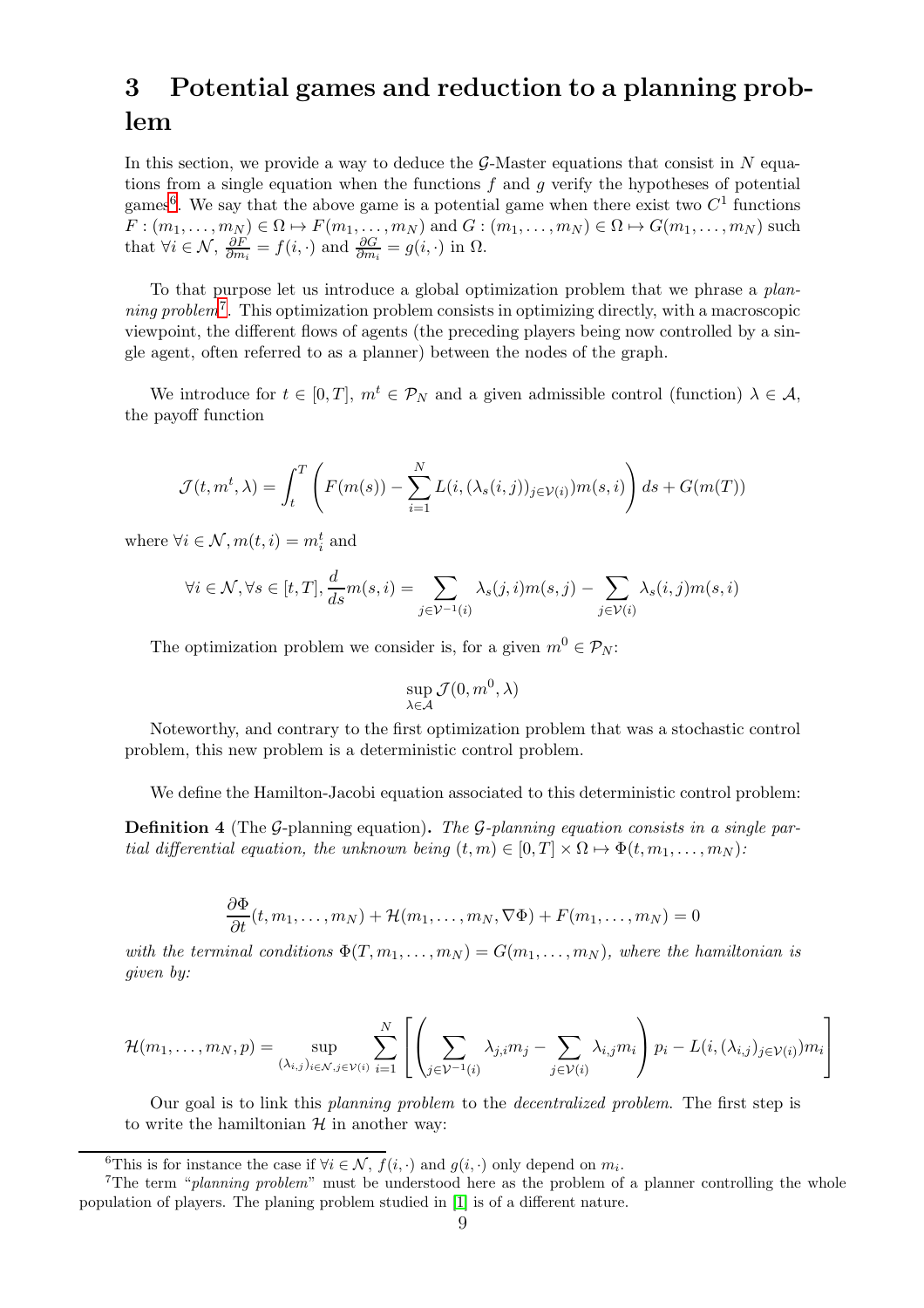Lemma 2.

$$
\mathcal{H}(m_1,\ldots,m_N,p)=\sum_{i=1}^Nm_iH\left(i,(p_j-p_i)_{j\in\mathcal{V}(i)}\right)
$$

Proof:

Reordering the terms we can write  $\mathcal{H}(m_1, \ldots, m_N, p)$  as:

$$
\sum_{i=1}^{N} m_i \sup_{(\lambda_{i,j})_{j \in \mathcal{V}(i)}} \left( \sum_{j \in \mathcal{V}(i)} \lambda_{i,j} (p_j - p_i) - L(i, (\lambda_{i,j})_{j \in \mathcal{V}(i)}) \right)
$$

Then using the definition of the hamiltonians in the decentralized problem, we get the result.  $\Box$ 

**Proposition 5.** Let us consider a  $C^1$  function  $\Phi$  solution of the G-planning equation. Then,  $\Phi$  restricted to  $[0, T] \times \mathcal{P}_N$  is the value function of the above planning problem, i.e.:

$$
\forall (t, m^t) \in [0, T] \times \mathcal{P}_N, \Phi(t, m^t) = \sup_{\lambda \in \mathcal{A}} \mathcal{J}(t, m^t, \lambda)
$$

Moreover, if we define  $\forall i \in \mathcal{N}, m(t, i) = m_i^t$  and

$$
\forall i \in \mathcal{N}, \forall s \in [t, T], \frac{d}{ds} m(s, i) = \sum_{j \in \mathcal{V}^{-1}(i)} \lambda_s(j, i) m(s, j) - \sum_{j \in \mathcal{V}(i)} \lambda_s(i, j) m(s, i)
$$

with

$$
\lambda_s(i,j) = \frac{\partial H(i, \cdot)}{\partial p_j} \left( \left( \frac{\partial \Phi}{\partial m_k}(s, m(s,1), \dots, m(s,N)) - \frac{\partial \Phi}{\partial m_i}(s, m(s,1), \dots, m(s,N)) \right)_{k \in \mathcal{V}(i)} \right)
$$

then  $\lambda$  is an optimal control for the planning problem.

Proof:

Let us consider an admissible control  $\tilde{\lambda} \in \mathcal{A}$  and a repartition  $m^t \in \mathcal{P}_N$ . Then, let us define:

$$
\forall i \in \mathcal{N}, \forall s \in [t, T], \frac{d}{ds} m^{t, m^t, \tilde{\lambda}}(s, i) = \sum_{j \in \mathcal{V}^{-1}(i)} \tilde{\lambda}_s(j, i) m^{t, m^t, \tilde{\lambda}}(s, j) - \sum_{j \in \mathcal{V}(i)} \tilde{\lambda}_s(i, j) m^{t, m^t, \tilde{\lambda}}(s, i)
$$

with  $m(t, i) = m_i^t$ . We can write

 $\overline{a}$ 

$$
\Phi\left(T, m^{t,m^t, \tilde{\lambda}}(T)\right) - \Phi\left(t, m^t\right) = \int_t^T \frac{\partial \Phi}{\partial s}(s, m^{t,m^t, \tilde{\lambda}}(s))ds
$$

$$
+ \sum_{i=1}^N \frac{\partial \Phi}{\partial m_i}(s, m^{t,m^t, \tilde{\lambda}}(s)) \left[ \sum_{j \in \mathcal{V}^{-1}(i)} \tilde{\lambda}_s(j, i) m^{t,m^t, \tilde{\lambda}}(s, j) - \sum_{j \in \mathcal{V}(i)} \tilde{\lambda}_s(i, j) m^{t,m^t, \tilde{\lambda}}(s, i) \right]
$$

Hence, using the definition of  $\Phi$ :

$$
G\left(m^{t,m^t,\tilde{\lambda}}(T)\right) - \int_t^T \sum_{i=1}^N L(i,(\tilde{\lambda}_s(i,j))_{j \in \mathcal{V}(i)}) m^{t,m^t,\tilde{\lambda}}(s,i)ds
$$
  

$$
\leq \Phi\left(t,m^t\right) - \int_{t}^T F(m^{t,m^t,\tilde{\lambda}}(s))ds
$$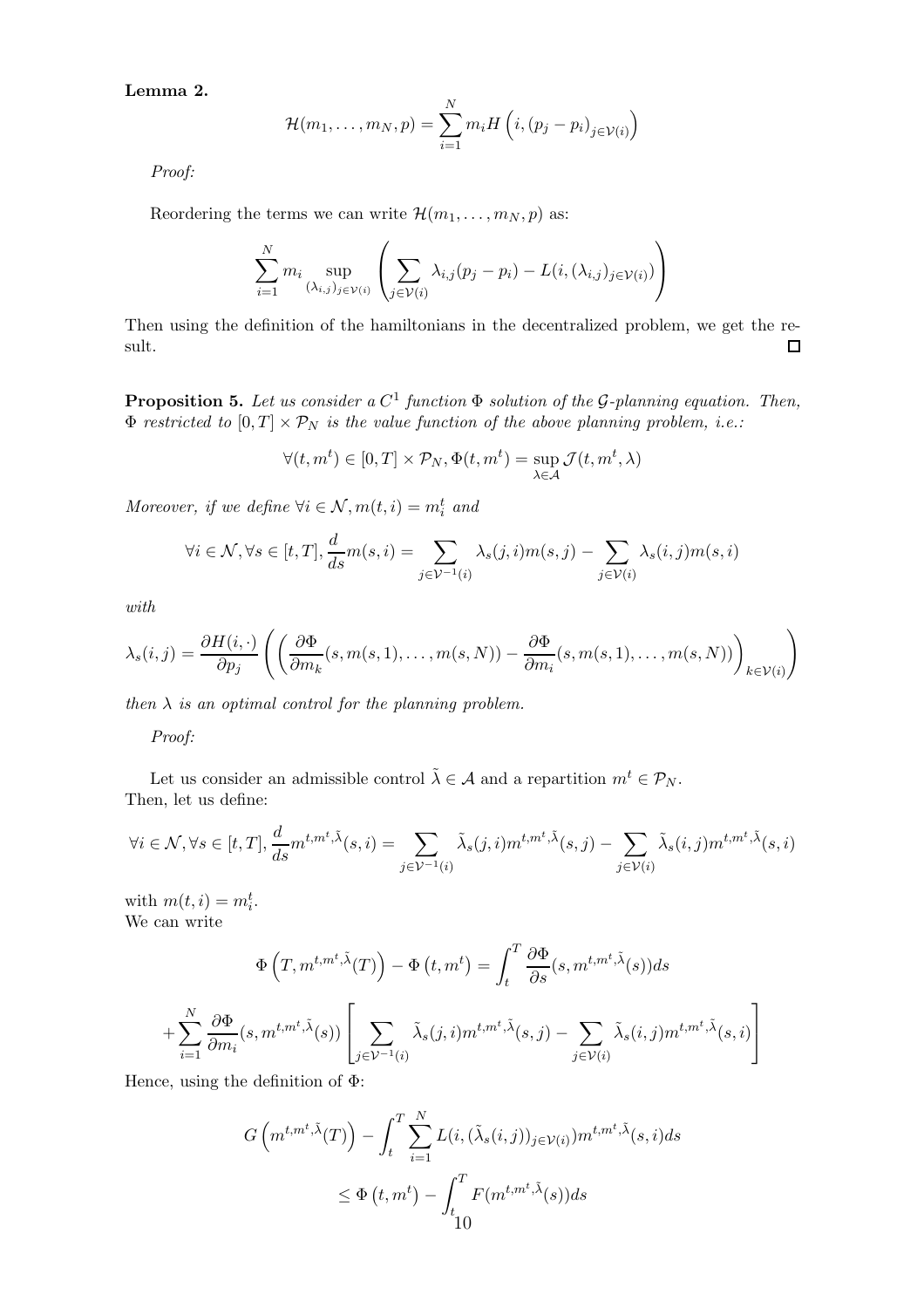with equality when  $\tilde{\lambda}$  is equal to  $\lambda$  as defined in the Proposition, thanks to the preceding Lemma (this  $\lambda$  being admissible because of our hypotheses on the hamiltonians, because  $\Phi$ is  $C^1$  and because  $\mathcal{P}_N$  is compact).

As a consequence:

$$
\mathcal{J}(t, m^t, \tilde{\lambda}) \le \Phi(t, m^t) = \mathcal{J}(t, m^t, \lambda)
$$

and this proves the result.

Now, we are going to relate the function  $\Phi$  to the G-Master equations and prove that a solution to the planning problem can provide a solution to the decentralized problem, that is the initial mean field game.

**Proposition 6.** Let us consider a  $C^2$  function<sup>8</sup>  $\Phi$  solution of the G-planning equation. Define  $\forall i \in \mathcal{N}, \ \forall t \in [0,T], \ \forall m \in \mathcal{P}_N, \ U_i(t,m_1,\ldots,m_N) = \frac{\partial \Phi}{\partial m_i}(t,m_1,\ldots,m_N).$  Then,  $\nabla \Phi = U = (U_1, \dots, U_N)$  verifies the G-Master equations. Consequently, if we define  $\forall i \in \mathcal{N}, m(0, i) = m_i^0$  for a given  $m^0 \in \mathcal{P}_N$  and

$$
\forall i \in \mathcal{N}, \forall s \in [t, T], \frac{d}{ds} m(s, i) = \sum_{j \in \mathcal{V}^{-1}(i)} \lambda_s(j, i) m(s, j) - \sum_{j \in \mathcal{V}(i)} \lambda_s(i, j) m(s, i)
$$

with

$$
\lambda_s(i,j) = \frac{\partial H(i, \cdot)}{\partial p_j} \left( \left( \frac{\partial \Phi}{\partial m_k}(s, m(s,1), \dots, m(s,N)) - \frac{\partial \Phi}{\partial m_i}(s, m(s,1), \dots, m(s,N)) \right)_{k \in \mathcal{V}(i)} \right)
$$

then m is a Nash-MFG equilibrium and  $\lambda$  is an optimal control for the initial mean field game (the decentralized problem).

#### Proof:

We need to prove the first assertion of the Proposition, then the other assertions are consequences of Proposition 3.

Differentiating the  $\mathcal{G}$ -planning equation with respect to  $m_i$ , and using the above Lemma, we know since  $\Phi$  is  $C^2$  that:

$$
\frac{\partial U_i}{\partial t} + H\left(i, (U_j - U_i)_{j \in \mathcal{V}(i)}\right) + \sum_{j=1}^N m_j \sum_{k \in \mathcal{V}(j)} \left(\frac{\partial U_k}{\partial m_i} - \frac{\partial U_j}{\partial m_i}\right) \frac{\partial H(j, \cdot)}{\partial p_k} \left((U_l - U_j)_{l \in \mathcal{V}(j)}\right) + f(i, \cdot) = 0
$$

Now, using the fact that  $\Phi$  is  $C^2$ , we have  $\forall (i, j) \in \mathcal{N}^2$ ,  $\frac{\partial U_i}{\partial m_i}$  $\frac{\partial U_i}{\partial m_j} = \frac{\partial U_j}{\partial m_i}$  $\frac{\partial \psi_j}{\partial m_i}$ . Hence:

$$
\frac{\partial U_i}{\partial t} + H\left(i, (U_j - U_i)_{j \in \mathcal{V}(i)}\right) + \sum_{j=1}^N m_j \sum_{k \in \mathcal{V}(j)} \left(\frac{\partial U_i}{\partial m_k} - \frac{\partial U_i}{\partial m_j}\right) \frac{\partial H(j, \cdot)}{\partial p_k} \left((U_l - U_j)_{l \in \mathcal{V}(j)}\right) + f(i, \cdot) = 0
$$

and this is exactly the  $i^{th}$  equation amongst the G-Master equations, after reordering the terms. Hence, since the two terminal conditions are coherent,  $U = \nabla \Phi$  is indeed solution of the G-Master equations.  $\Box$ 

 $\square$ 

 ${}^{8}$ In reality, we do not need to be able to differentiate twice with respect to  $t$